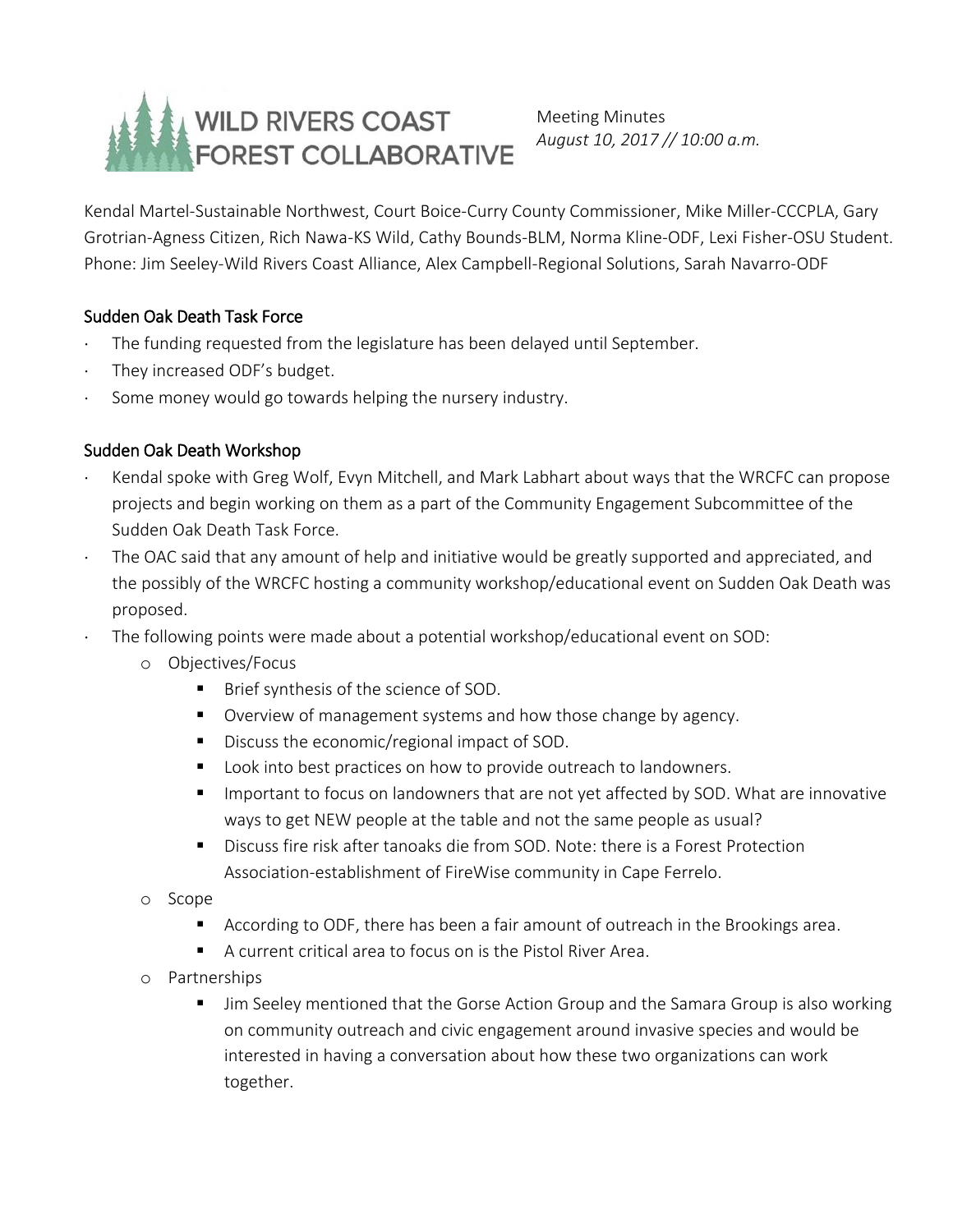- o Funding
	- **IFM** Jim Seeley of the Wild Rivers Coast Alliance extended an invitation for the forest collaborative to submit a letter of interest for their grant cycle, as their focus is on the Pistol River. Kendal and Jim will follow up.
	- Cathy Bounds from the BLM said that a workshop on SOD would also be an appropriate use for the RAC funds, in addition to further public outreach events and materials in the future. There needs to be a written statement from the county stating what the money will be used for. Kendal, Commissioner Boice, and Cathy will follow up.
- o Next Steps
	- **EXECT** Kendal will send an email to the group asking for interest regarding a SOD workshop as well as a doodle poll for either October 3,4, or 6.
	- Cathy suggested finding out if there is a white paper on the history of outreach around SOD with a focus on public hearings around quarantine expansion.
	- **Once there is a clear idea about who is interested in steering the workshop, Kendal will** schedule a phone call to discuss a planning strategy and brainstorm.
- o Group Vote: The meeting participants unanimously gave thumbs up

## Shasta Agness Project Next Steps

*Shasta Agness Project Statement of Input and Analysis Tool*

- Kendal created an analysis tool and drafted a Statement of Input that could be used as a way to simplify and rapidly respond to the Draft EIS. This tool will make it easier to cross reference the collaborative's original recommendations with the draft EIS, and document the project components that has collaborative consensus or does not.
- Note: Kendal will ask the FS if folks can have a few paper copies of the Draft EIS once it comes out.
- It was suggested that the collaborative ask Tina or another Forest Service partner for a brief Q and A to clarify what is in the impact statement and come prepared with a list of questions that will be given to the Forest Service ahead of time.
- $\cdot$  It was also suggested to reach out to folks that submitted public comment and invite them to the Q and A session*.*

## Timeline for Draft EIS Work:

- $\triangleright$  Draft EIS is released. (Day 1)
- $\triangleright$  Have volunteers read through EIS and plug into the analysis tool. Ideally, ask the Forest Service ID Team for any help or clarification creating bullet points of prescriptions by alternative and category. (Day 10)
- $\triangleright$  Have a collaborative meeting and develop a list of Questions to give to the Forest Service about the impact statement. Discuss what there is consensus on in order to document that in the Statement of Input. (Day 20)
- $\triangleright$  Have a public Q and A session with the Forest Service answering questions about the impact statement in the Draft EIS. (Day 30)
- > Draft Statement of Input. Send out for edits. Vote and sign. (Day 40)
- $\triangleright$  Turn in Statement of Input to the Forest Service at least one week before the close of the public comment period.